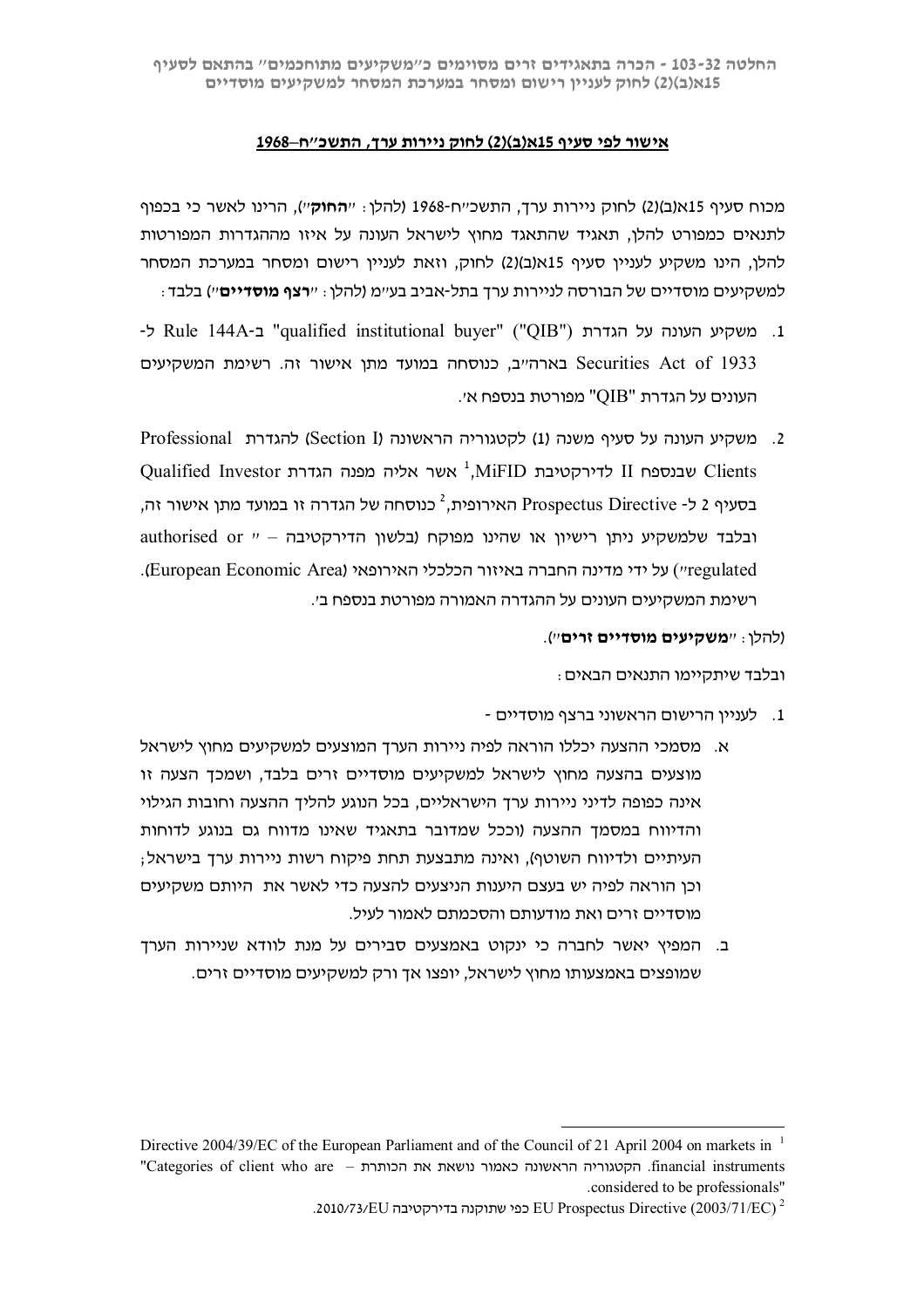2. לעניין המסחר ברצף מוסדיים - על חבר הבורסה לקבל הצהרה מהמשקיע<sup>י</sup> או לנקוט באמצעים סבירים אחרים על מנת להבטיח שנותן הפקודה הוא משקיע הנמנה על קבוצת המשקיעים המוסדיים הזרים כמפורט לעיל.

### **Rule 144A לפי" qualified institutional buyer" הגדרת -' א נספח**

(i) Any of the following entities, acting for its own account or the accounts of other qualified institutional buyers, that in the aggregate owns and invests on a discretionary basis at least \$ 100 million in securities of issuers that are not affiliated with the entity:

(A) Any insurance company as defined in section  $2(a)(13)$  of the U.S Securities Act;

NOTE: A purchase by an insurance company for one or more of its separate accounts, as defined by section 2(a)(37) of the Investment Company Act of 1940 (the "Investment Company Act"), which are neither registered under section 8 of the Investment Company Act nor required to be so registered, shall be deemed to be a purchase for the account of such insurance company.

(B) Any investment company registered under the Investment Company Act or any business development company as defined in section 2(a)(48) of that Act;

(C) Any Small Business Investment Company licensed by the U.S. Small Business Administration under section 301(c) or (d) of the Small Business Investment Act of  $1958$ 

(D) Any plan established and maintained by a state, its political subdivisions, or any agency or instrumentality of a state or its political subdivisions, for the benefit of its employees;

(E) Any employee benefit plan within the meaning of title I of the Employee Retirement Income Security Act of 1974;

(F) Any trust fund whose trustee is a bank or trust company and whose participants are exclusively plans of the types identified in paragraph  $(a)(1)(i)$  (D) or (E) of this section, except trust funds that include as participants individual retirement accounts or H.R. 10 plans.

(G) Any business development company as defined in section 202(a)(22) of the Investment Advisers Act of 1940;

(H) Any organization described in *section 501(c)(3) of the Internal Revenue Code*, corporation (other than a bank as defined in section 3(a)(2) of the Act or a

 $\overline{a}$ 

בהתאם לנדרש לפי התוספת הראשונה לחוק לגבי משקיע המנוי בפרטים (6) או (9) עד (12) לתוספת בשינויים המחויבים, כמפורט להלן: ההצהרה תינתן מראש, בטרם הגשת פקודה בפעם הראשונה וכן תכלול התחייבות מראש לכך שעד יום העסקים האחרון בחודש השלישי בכל שנה תינתן ההצהרה מחדש ושאם יחדל אותו גוף להיות משקיע מוסדי זר יודיע על כך לחבר הבורסה באופן מיידי ויחדל ממתן פקודות.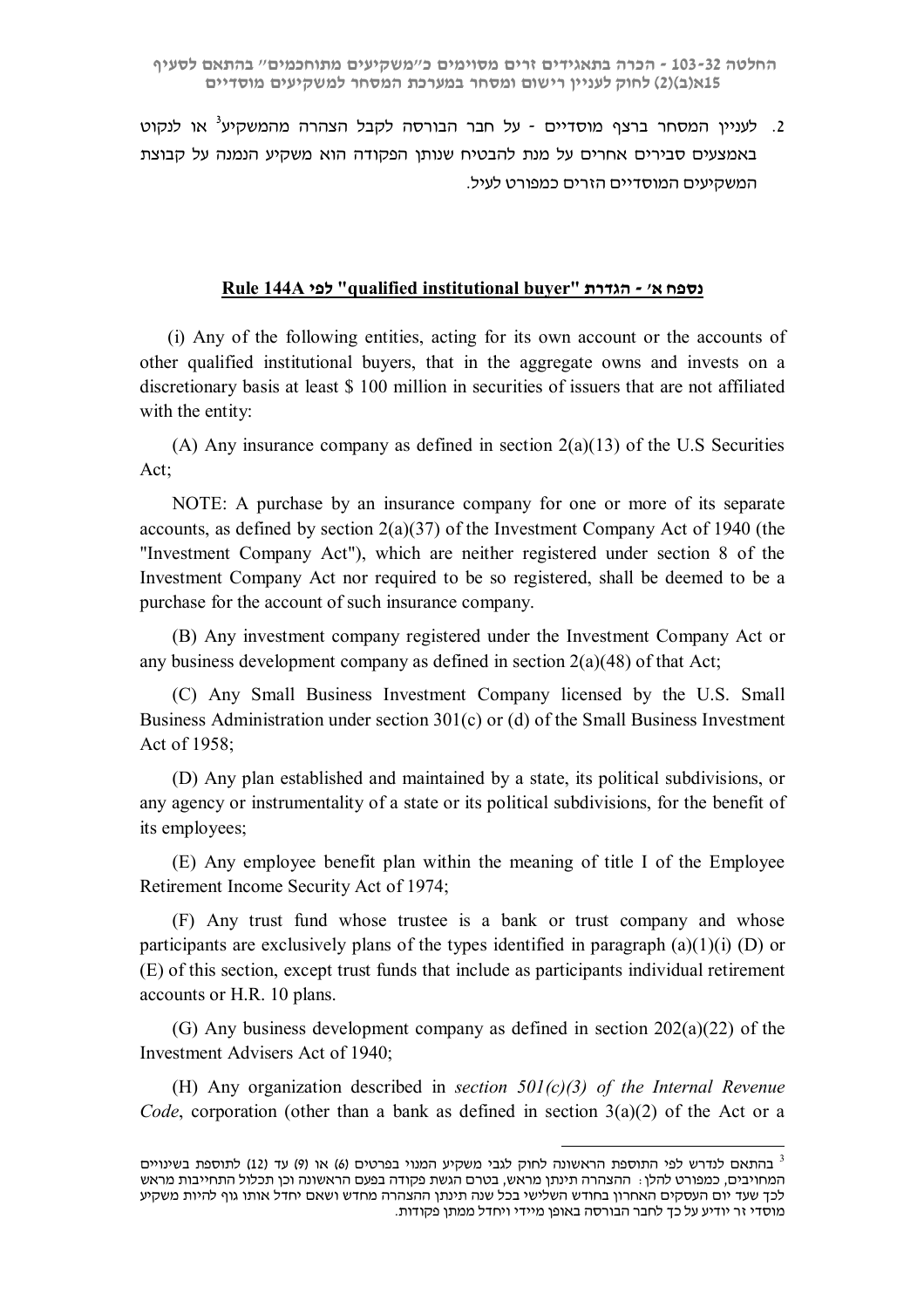savings and loan association or other institution referenced in section  $3(a)(5)(A)$  of the Act or a foreign bank or savings and loan association or equivalent institution), partnership, or Massachusetts or similar business trust; and

(I) Any investment adviser registered under the Investment Advisers Act.

(ii) Any dealer registered pursuant to section 15 of the Exchange Act, acting for its own account or the accounts of other qualified institutional buyers, that in the aggregate owns and invests on a discretionary basis at least \$ 10 million of securities of issuers that are not affiliated with the dealer, Provided, That securities constituting the whole or a part of an unsold allotment to or subscription by a dealer as a participant in a public offering shall not be deemed to be owned by such dealer;

(iii) Any dealer registered pursuant to section 15 of the Exchange Act acting in a riskless principal transaction on behalf of a qualified institutional buyer;

NOTE: A registered dealer may act as agent, on a non-discretionary basis, in a transaction with a qualified institutional buyer without itself having to be a qualified institutional buyer.

(iv) Any investment company registered under the Investment Company Act, acting for its own account or for the accounts of other qualified institutional buyers, that is part of a family of investment companies which own in the aggregate at least \$ 100 million in securities of issuers, other than issuers that are affiliated with the investment company or are part of such family of investment companies. Family of investment companies means any two or more investment companies registered under the Investment Company Act, except for a unit investment trust whose assets consist solely of shares of one or more registered investment companies, that have the same investment adviser (or, in the case of unit investment trusts, the same depositor), Provided That, for purposes of this section:

(A) Each series of a series company (as defined in Rule 18f-2 under the Investment Company Act [*17 CFR 270.18f-2*]) shall be deemed to be a separate investment company; and

(B) Investment companies shall be deemed to have the same adviser (or depositor) if their advisers (or depositors) are majority-owned subsidiaries of the same parent, or if one investment company's adviser (or depositor) is a majority-owned subsidiary of the other investment company's adviser (or depositor);

(v) Any entity, all of the equity owners of which are qualified institutional buyers, acting for its own account or the accounts of other qualified institutional buyers; and

(vi) Any bank as defined in section  $3(a)(2)$  of the Act, any savings and loan association or other institution as referenced in section  $3(a)(5)(A)$  of the Act, or any foreign bank or savings and loan association or equivalent institution, acting for its own account or the accounts of other qualified institutional buyers, that in the aggregate owns and invests on a discretionary basis at least \$ 100 million in securities of issuers that are not affiliated with it and that has an audited net worth of at least \$ 25 million as demonstrated in its latest annual financial statements, as of a date not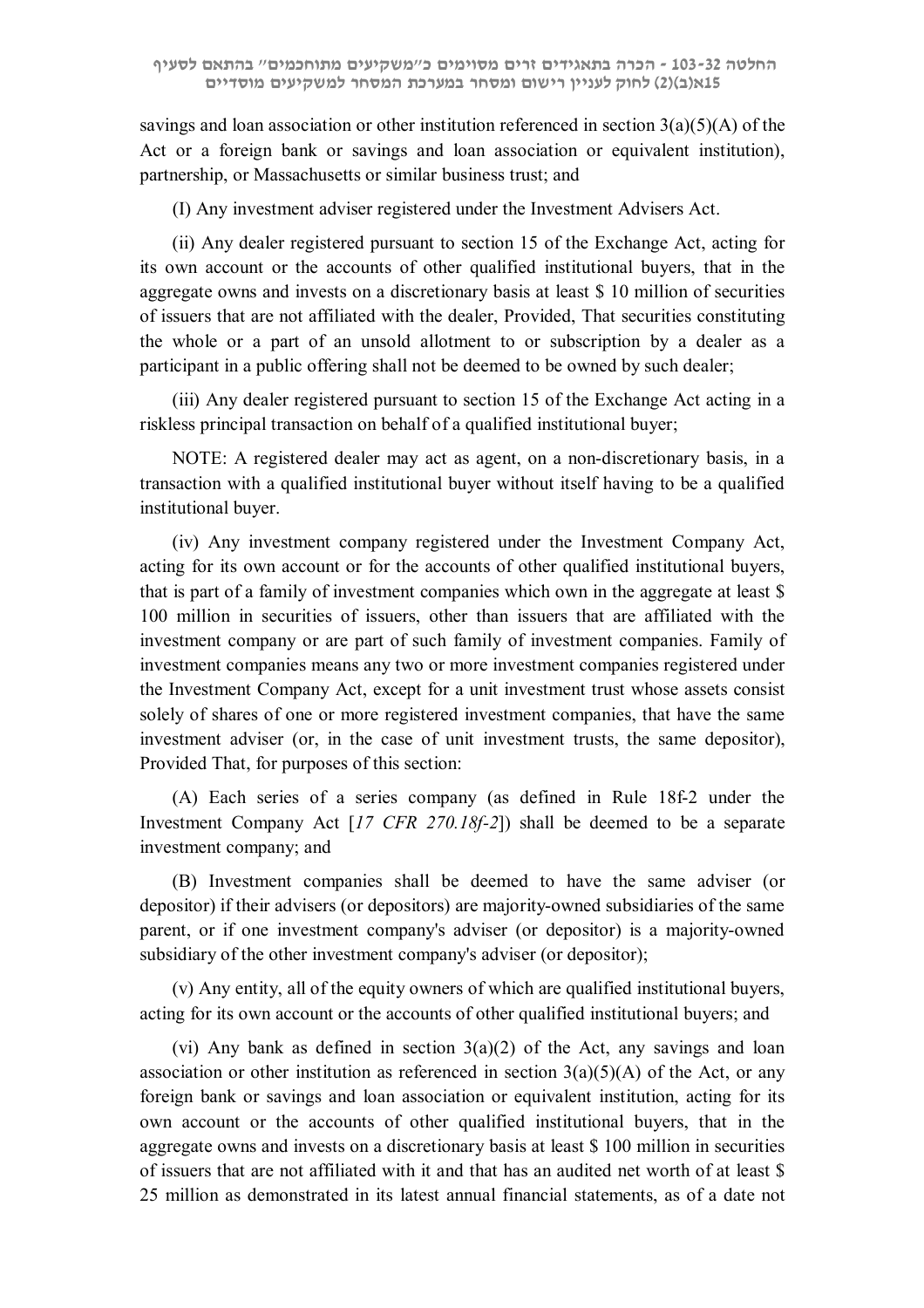more than 16 months preceding the date of sale under the Rule in the case of a U.S. bank or savings and loan association, and not more than 18 months preceding such date of sale for a foreign bank or savings and loan association or equivalent institution.

# **נספח ב' - סעיף משנה (1) לקטגוריה הראשונה (I Section (להגדרת Clients Professional שבנספח II לדירקטיבת MiFID**

## ANNEX II

## PROFESSIONAL CLIENTS FOR THE PURPOSE OF THIS DIRECTIVE

Professional client is a client who possesses the experience, knowledge and expertise to make its own investment decisions and properly assess the risks that it incurs. In order to be considered a professional client, the client must comply with the following criteria:

I. Categories of client who are considered to be professionals

The following should all be regarded as professionals in all investment services and activities and financial instruments for the purposes of the Directive.

(1) Entities which are required to be authorised or regulated to operate in the financial markets. The list below should be understood as including all authorised entities carrying out the characteristic activities of the entities mentioned: entities authorised by a Member State under a Directive, entities authorised or regulated by a Member State without reference to a Directive, and entities authorised or regulated by a non-Member State:

- (a) Credit institutions
- (b) Investment firms
- (c) Other authorised or regulated financial institutions
- (d) Insurance companies
- (e) Collective investment schemes and management companies of such schemes
- (f) Pension funds and management companies of such funds
- (g) Commodity and commodity derivatives dealers
- (h) Locals
- (i) Other institutional investors